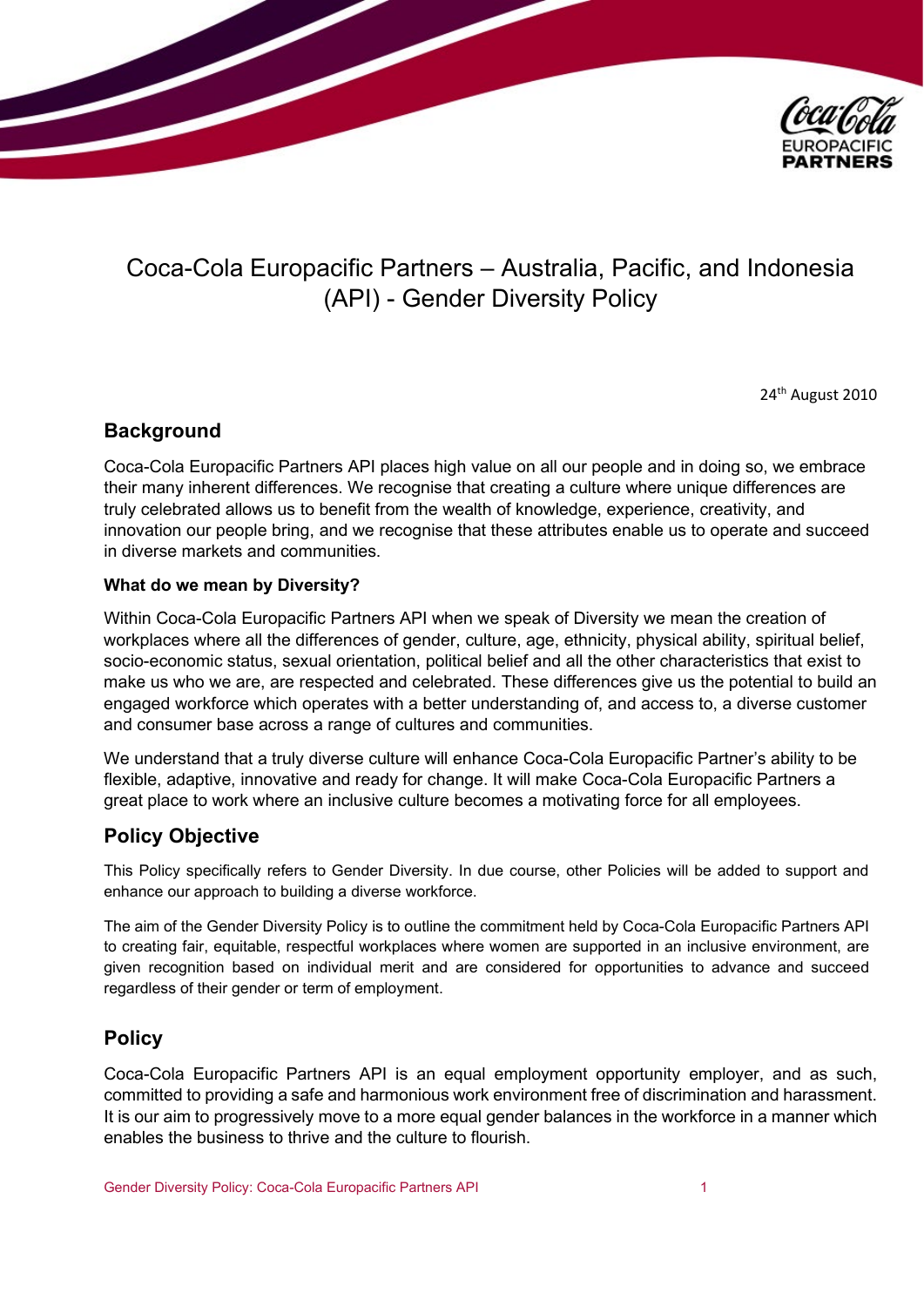

This Policy specifically means:

- Inappropriate behaviour or attitudes to women will not be tolerated. It is totally at odds with Coca-Cola Europacific Partners API's culture where all people are accepted, included, and welcomed. All Coca-Cola Europacific Partners API managers are responsible for addressing any such behaviour which is inconsistent with our Code of Business Conduct.
- Coca-Cola Europacific Partners API will support the development aspirations of women in the workplace. This also means that selection, promotion, retention, development will continue to be considered on the basis of merit and will exclude any gender-based consideration.
- Coca-Cola Europacific Partners API will foster mentoring and development opportunities where women in the business have been identified as having potential for further development.
- Where women take up the opportunities of flexible work or parental leave arrangements, managers will conduct performance reviews and evaluations that neutralise the impact of these arrangements to maintain absolute fairness about advancement or reward potential.
- Statistics relating to the selection, promotion, remuneration and retention of women will be monitored and reported to the Coca-Cola Europacific Partners API Board, CEO and the senior management team. Over time measurable targets will be set to redress any gender imbalance in keeping within the gender balance in the communities in which we operate. These targets will be reviewed annually by HR in the first instance and by senior management as part of the overall Diversity reporting mechanism.
- Where measurable gender-based targets are established for particular roles or areas of the business, managers will make every endeavour to incorporate women both into the recruitment pool and also involved in the selection process. recognising that hiring and promotion continue to be merit-based. These targets will constitute a Key Performance Indicator for those managers where these targets are indicated.
- Flexible working options will be considered where appropriate, in line with the Flexible Work Options and Parental Leave Policies, to enable women in the business to be candidates for suitable roles and to allow them to conduct these roles in the knowledge that opportunities for promotion, advancement and training will be provided equally regardless of gender.
- The content of the Gender Diversity Policy will be made available to all current employees and job applicants and further information regarding this Policy will be available to new employees via induction and on the Coca-Cola Europacific Partners API's Intranet.
- Information and education on Gender Diversity will be provided to all employees and managers to assist them to understand the requirements of this Policy and to enable them to uphold the support of women in the workplace.
- Relevant Diversity Policy questions will be incorporated into employee opinion surveys and exit interviews.

# **Responsibilities**

### All Employees

- All employees will familiarise themselves with this Policy and observe its content
- Employees will behave in an appropriate manner towards women in keeping with the  $\bullet$ Working TogetherPolicy.

Gender Diversity Policy: Coca-Cola Europacific Partners API 2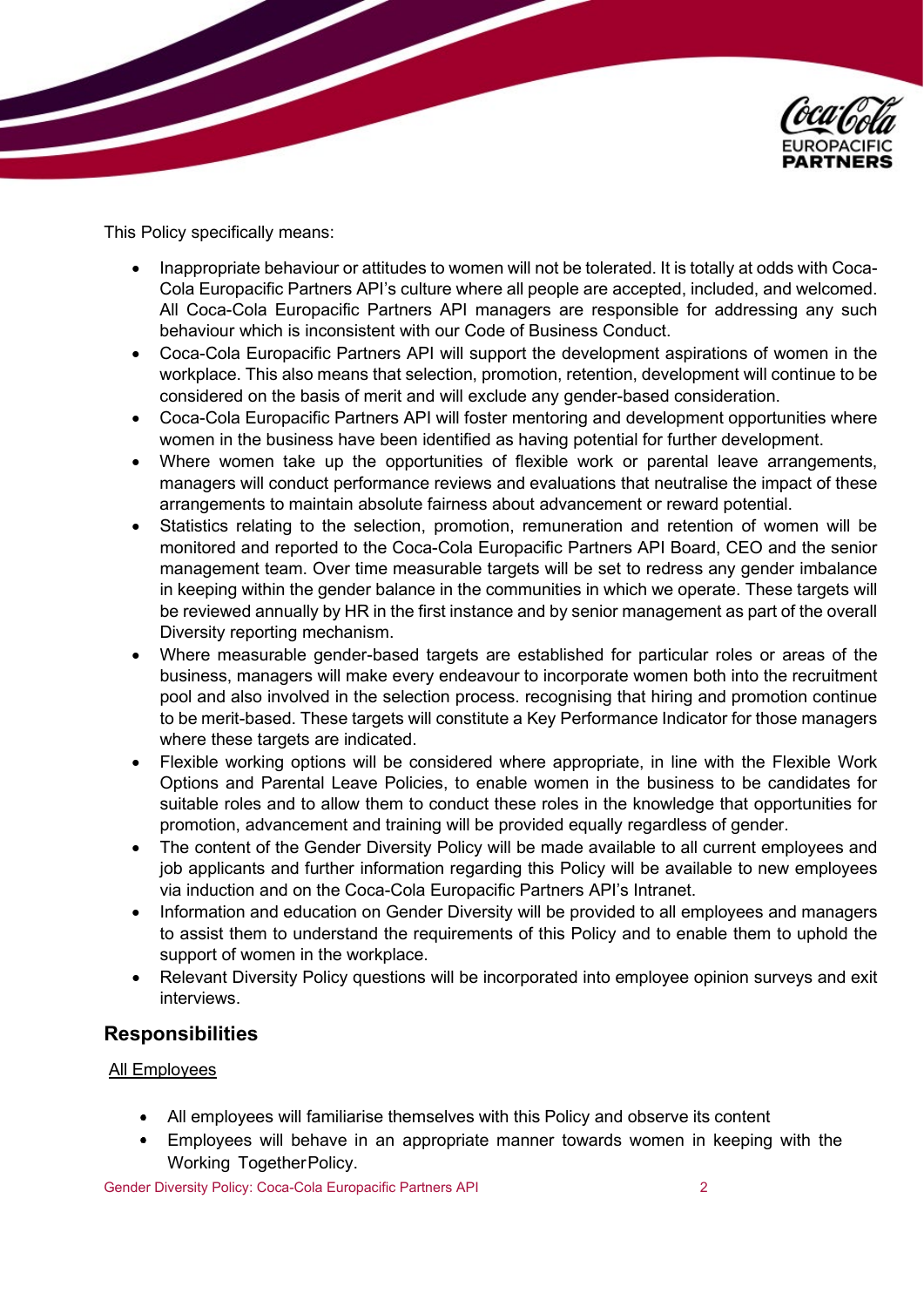

### Management / Team Leaders

Management and Team Leader will be accountable for:

- $\bullet$ Ensuring that team members are aware of and fully understand this Policy and their individual
- responsibilities Ensuring a personal understanding of this Policy so that queries / concerns /  $\bullet$  . complaints are dealt witheffectively and sensitively.
- 
- Ensuring that recruitment, selection and promotion are awarded based on individual merit regardless ofgender
- Ensuring that performance reviews are without reference to agreed flexible working
- $\bullet$ arrangements.Addressing any inappropriate behaviour or attitudes towards women based on their gender.

### People and Culture (P&C)

- P&C Resource function within Coca-Cola Europacific Partners Australia will be accountable for:
- Development and maintenance of this policy
- Education of management and staff on Gender Diversity
- Annual review of statistics relating to selection, promotion, remuneration and retention of women
- Annual review of those area of the business where measurable targets are set
- Assisting employees and management in any complaint procedure relating to Gender Diversity & Whistle-blowers Policy
- Providing assistance regarding these policies